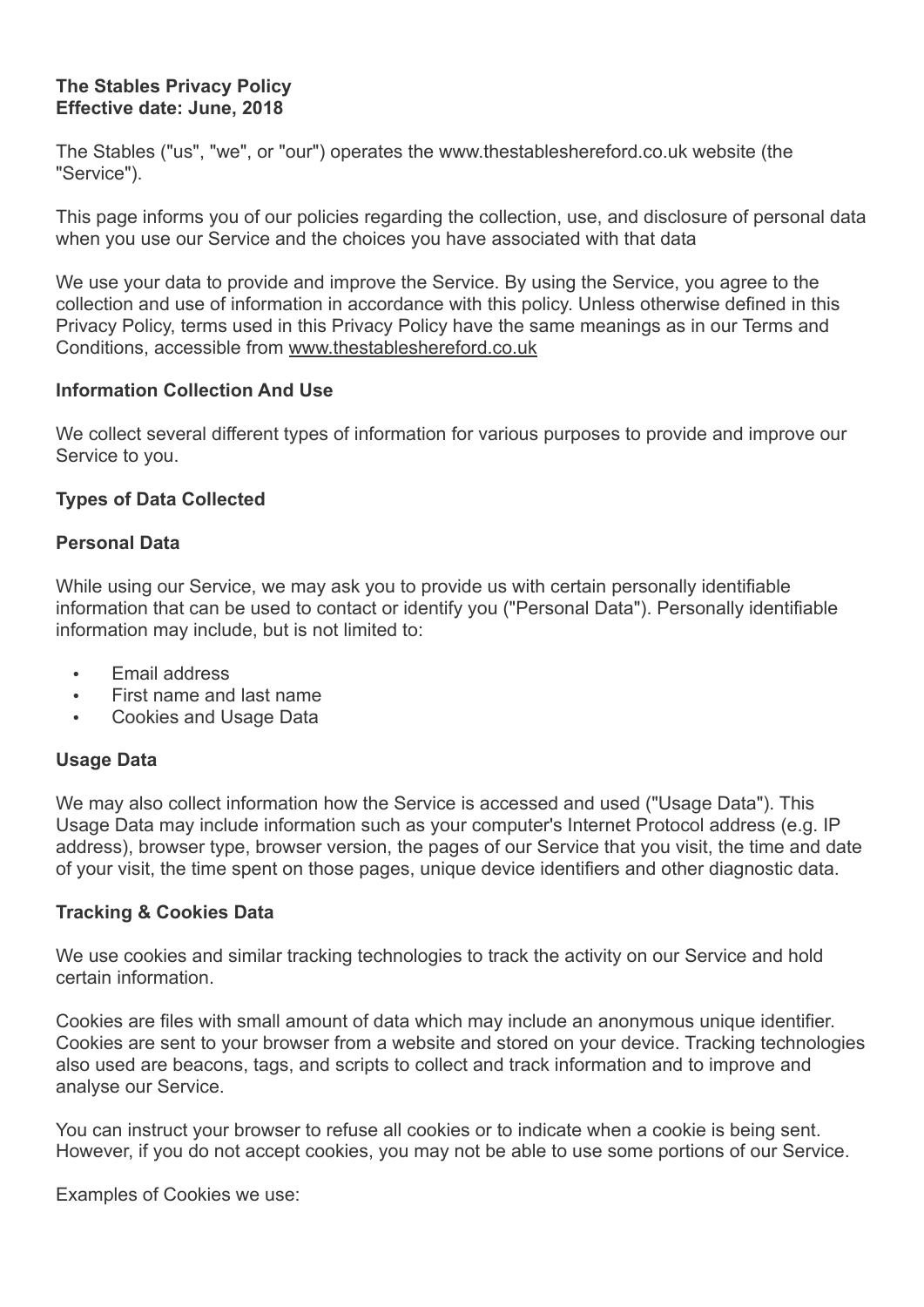- **• Session Cookies.** We use Session Cookies to operate our Service.
- **• Preference Cookies.** We use Preference Cookies to remember your preferences and various settings.
- **• Security Cookies.** We use Security Cookies for security purposes.

## **Use of Data**

The Stables uses the collected data for various purposes:

- To provide and maintain the Service
- To notify you about changes to our Service
- To allow you to participate in interactive features of our Service when you choose to do so
- To provide customer care and support
- To provide analysis or valuable information so that we can improve the Service
- To monitor the usage of the Service
- To detect, prevent and address technical issues

# **Transfer Of Data**

Your information, including Personal Data, may be transferred to — and maintained on computers located outside of your state, province, country or other governmental jurisdiction where the data protection laws may differ than those from your jurisdiction.

If you are located outside United Kingdom and choose to provide information to us, please note that we transfer the data, including Personal Data, to United Kingdom and process it there.

Your consent to this Privacy Policy followed by your submission of such information represents your agreement to that transfer.

The Stables will take all steps reasonably necessary to ensure that your data is treated securely and in accordance with this Privacy Policy and no transfer of your Personal Data will take place to an organisation or a country unless there are adequate controls in place including the security of your data and other personal information.

### **Disclosure Of Data**

### **Legal Requirements**

The Stables may disclose your Personal Data in the good faith belief that such action is necessary to:

- To comply with a legal obligation
- To protect and defend the rights or property of The Stables
- To prevent or investigate possible wrongdoing in connection with the Service
- To protect the personal safety of users of the Service or the public
- To protect against legal liability

### **Security Of Data**